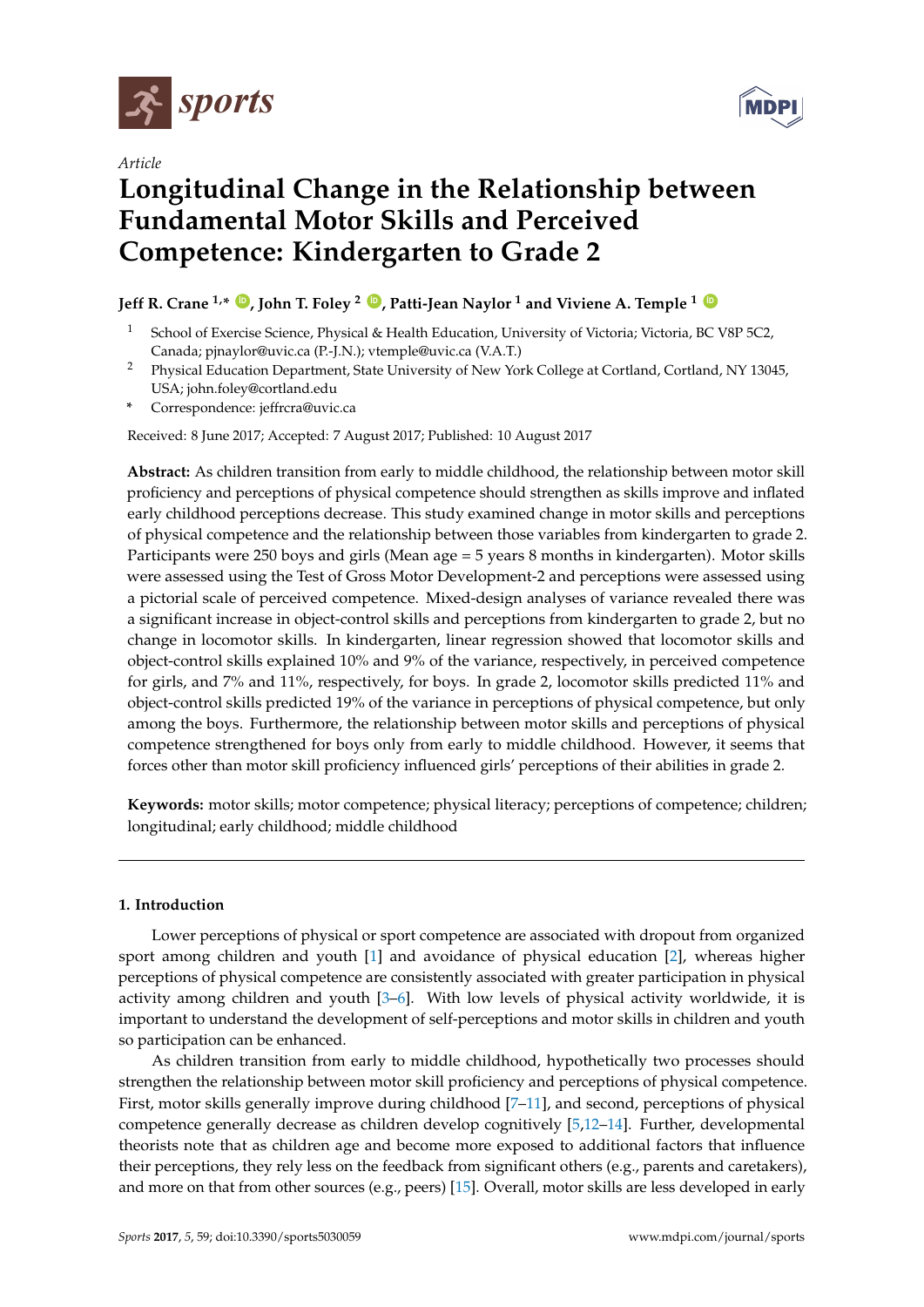childhood than in middle childhood [\[9\]](#page-7-7); however, children's physical competence beliefs tend to be higher and less accurate in early childhood [\[13](#page-8-3)[,15\]](#page-8-2).

To date, the relationship between fundamental motor skill proficiency and perceived physical competence in early childhood is unclear. Five studies have examined this relationship using identical tools [\[1](#page-7-0)[,16](#page-8-4)[–19\]](#page-8-5), specifically, the Test of Gross Motor Development-2 (TGMD-2; Ulrich, 2000) to assess motor proficiency and the Pictorial Scale of Perceived Competence and Acceptance for Young Children [\[20\]](#page-8-6) to assess perceptions of physical competence. Three of the studies found significant positive relationships between either locomotor skill and perceptions and object control skills and perceptions, but Crane et al. [\[2\]](#page-7-1) found that the relationship was only significant for boys. Contrastingly, two other studies did not find significant relationships between motor skill proficiency and perceptions of physical competence [\[16](#page-8-4)[,19\]](#page-8-5). It is possible that the relationship in the Goodway and Rudisill [\[16\]](#page-8-4) study differed because the children had extremely low motor skill scores. In slightly older children (8 years of age), Yu and colleagues [\[21\]](#page-8-7) examined this relationship among children with developmental coordination disorder (DCD) and typically developing children. These authors reported that children with DCD had lower perceptions of their physical abilities and displayed lower motor proficiency levels than their typically developing peers. In addition, they found that physical coordination was a predictor of object control skills [\[21\]](#page-8-7).

As they age, children's expanding cognitive abilities enable greater awareness of their own competence and performances [\[22\]](#page-8-8) and allow them to: compare their performances to their peers' performances, analyze the reasons for their successes and failures, and internalize feedback [\[13](#page-8-3)[,23](#page-8-9)[,24\]](#page-8-10), resulting in less inflated perceptions. As children mature, those with less proficient skills will more likely have less favourable physical competence perceptions, and those with well-developed motor skills more favourable [\[14\]](#page-8-1), which can significantly influence physical activity and sport participation patterns. Although no studies have tracked the relationship between fundamental motor skills and perceived physical competence from early to middle childhood longitudinally, Spessato and colleagues [\[19\]](#page-8-5) assessed this relationship in a cross-section of children at different ages. As might be expected developmentally, Spessato et al. found that the relationship was not significant among the 4- and 5-year-old children, but it was significant among the 6-year-old children.

Sex-based differences in fundamental motor skill proficiency as well as in the relationship between motor skills and perceptions have also been identified. Results of a recent systematic review and meta-analysis of the correlates of gross motor competence revealed that sex was a correlate of gross motor competence in more than 40 studies worldwide [\[25\]](#page-8-11). Boys have consistently shown higher object control skills and a stronger relationship between object control skills and perceptions of competence, compared to girls [\[10](#page-7-8)[,12,](#page-8-0)[17](#page-8-12)[,18,](#page-8-13)[26](#page-8-14)[,27\]](#page-8-15). The evidence is less clear for locomotor skills. Several studies demonstrated that girls have better locomotor skill proficiency [\[10,](#page-7-8)[12,](#page-8-0)[18\]](#page-8-13), while other studies found no differences [\[28\]](#page-8-16). For perceptions of physical competence, LeGear and colleagues [\[18\]](#page-8-13) found that 5-year-old girls and boys had high perceptions of their physical competence, but that girls' perceptions were significantly higher than boys'. On the other hand, Robinson [\[17\]](#page-8-12) found that 4-year-old boys had higher levels than girls, and Goodway et al. [\[16\]](#page-8-4) found no sex-based differences among 3–4-year-olds. However, current models such that presented by as Stodden et al. [\[15\]](#page-8-2) have not included sex differences. Part of the impetus for this study was to test aspects of Stodden and colleagues' [\[15\]](#page-8-2) developmental model published in Quest. Stodden et al. hypothesized that in both early and middle childhood, perceptions of competence would predict motor skill proficiency, but for slightly different reasons. In early childhood, positive perceptions may help in the development of motor skills because the children do not really differentiate between the effort they put into their activity and the outcomes (i.e., success or failure), while in middle-childhood, improvements in motor skill proficiency coupled with positive perceptions of their ability should encourage children to continue to practice and refine their skills, which in turn leads to more positive perceptions. However, Stodden et al. [\[15\]](#page-8-2) did not include gender in their model.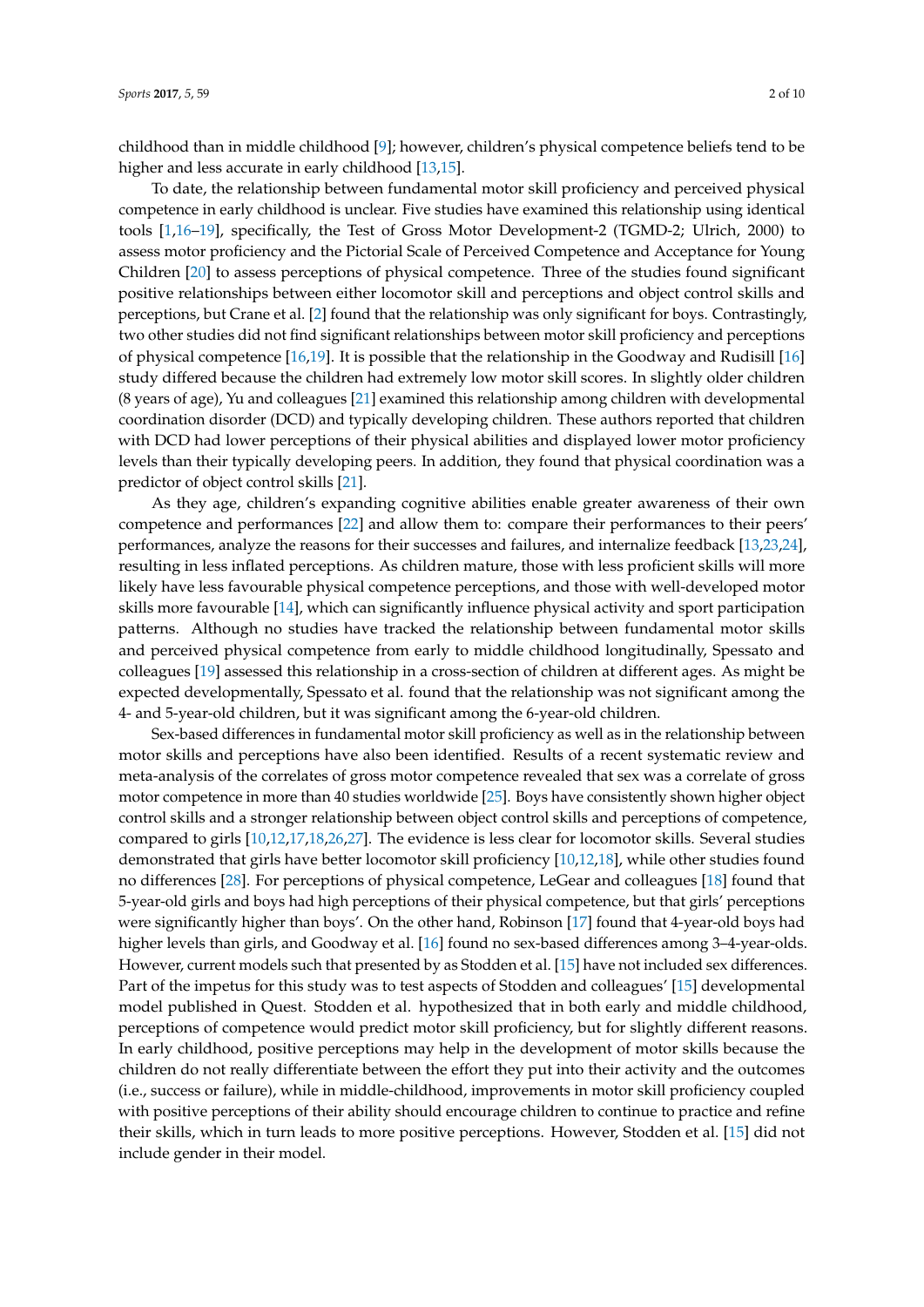There is a need to further our understanding of the developmental trajectory of perceptions of physical competence and the relationship between perceptions and motor proficiency, especially from early to mid-childhood and between boys and girls. A longitudinal design was used to examine the relationship between fundamental motor skill proficiency and perceptions of physical competence from early childhood to the beginning of middle childhood. Focusing on children's transition from kindergarten to grade 2, four hypotheses were tested: (1) that motor skill proficiency would increase, (2) that perceptions of physical competence would decrease, (3) that sex-based differences would be evident for motor skills and perceptions of physical competence, and (4) that the relationship between motor competence and perceived competence would strengthen.

### **2. Materials and Methods**

## *2.1. Participants*

Children were eligible to participate if they were attending one of eight consenting elementary schools in one school district in British Columbia, Canada. Census data from Statistics Canada indicates that, as of 2014, British Columbia families have a median income of approximately 10% higher than the national median [\[18\]](#page-8-13). In the school district used in the present study, rates of vulnerability (as measured by the Early Development Index) are lower than, or equivalent to other British Columbia school districts [\[13,](#page-8-3)[19\]](#page-8-5). Two cohorts of children were examined. In kindergarten, participants for cohort one were recruited during the 2010–2011 school year (wave 1) and cohort two during the 2011–2012 school year (wave 2). These kindergarten cohorts were tracked to grade 2 using data collected between October and May 2012–2013 and 2013–2014. Children were included in the longitudinal sample if they had complete motor skills and perceptions of competence data in both kindergarten and grade 2. The University of Victoria Human Research Ethics Board and the School District approved this study. Parents provided consent and children provided assent.

## *2.2. Materials*

Fundamental motor skills (six locomotor skills: run, jump, hop, slide, gallop, and leap; and six object control skills: throw, roll, kick, strike, catch, and dribble) were assessed using the TGMD-2 [\[9\]](#page-7-7)—a criterion and norm-referenced test with established test-retest reliability and evidence of content, construct, and criterion validity [\[10\]](#page-7-8). Additionally, body mass index (BMI) was measured as a potential confounder.

*The Pictorial Scale of Perceived Competence and Acceptance for Young Children*—preschool and kindergarten [\[29\]](#page-8-17) and *The Pictorial Scale of Perceived Competence and Acceptance for Young Children*—first and second grade [\[30\]](#page-8-18) were used to assess perceptions of physical competence. Each scale consists of 24 items subdivided into four subscales (six statements each): Cognitive Competence, Physical Competence, Peer Acceptance, and Maternal Acceptance. Only the perception of physical competence subscale was used for this study. Both versions of the test contain the same number of questions, as well as the same subscales and script to be read; however, two skills were changed to be more age appropriate. For the physical domain, two questions (bouncing a ball and jumping rope) were added by Harter and Pike [\[20\]](#page-8-6) to the grade 1 and 2 version of the survey, while tying one's shoes and hopping on one foot were omitted. The surveys have acceptable reliability and validity for use with kindergarten and grade 2 children [\[20\]](#page-8-6).

## *2.3. Procedures*

A team of 10 trained research assistants collected these data. The TGMD-2 was administered during scheduled physical education classes in accordance with the testing procedure outlined in the Examiner's Manual [\[9\]](#page-7-7). Each class was divided into four small groups prior to entering the gymnasium, with each group consisting of 3–5 children. Each consented child was digitally recorded performing the skills at their station twice before moving onto the next station. After all skills were recorded, trained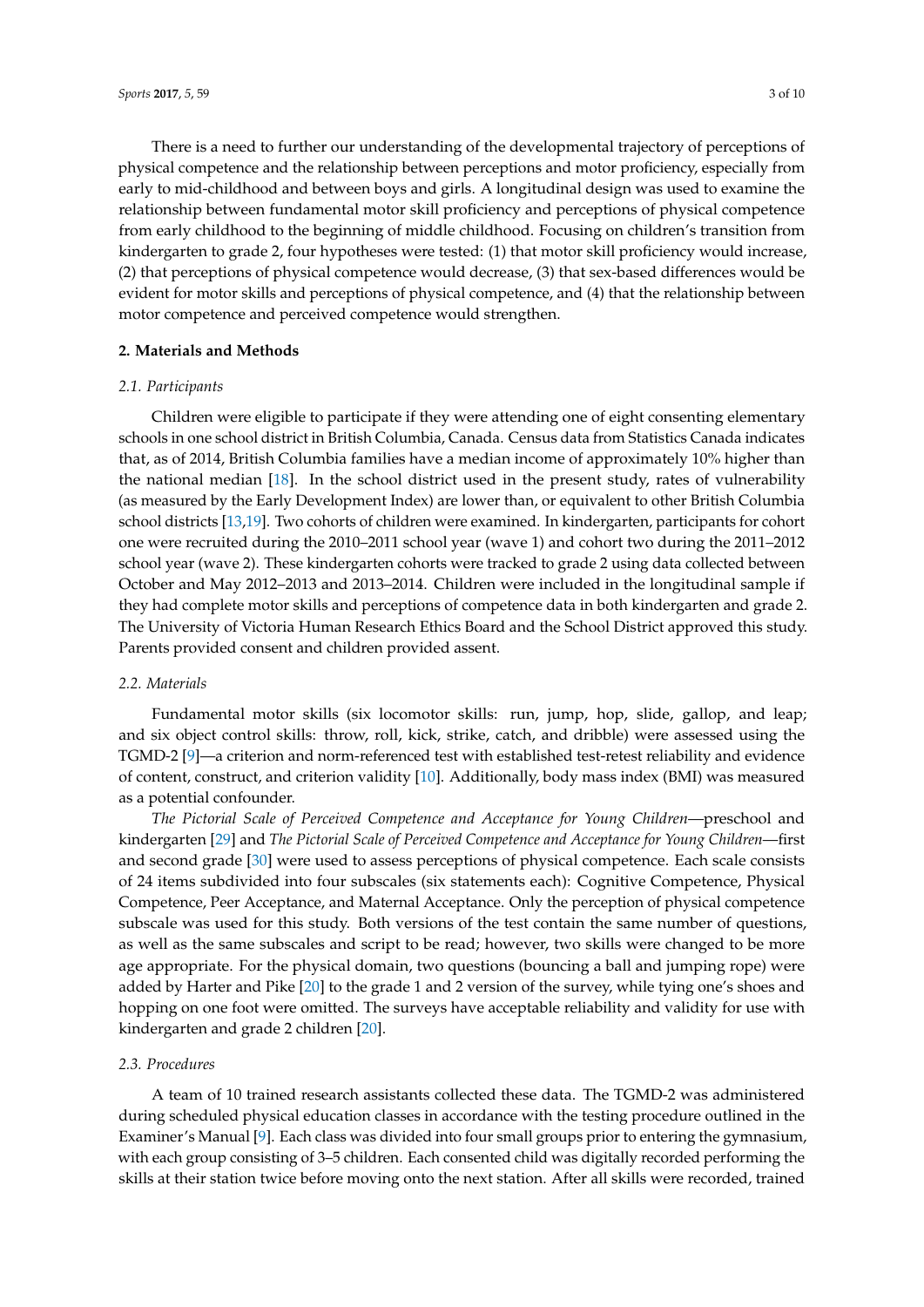research assistants measured the height and weight of each participant to determine BMI. Due to scheduling and time constraints, data were collected over multiple visits to each school. The Pictorial Scale of Perceived Competence and Acceptance for Young Children [\[20\]](#page-8-6) was administered by the research assistants individually with each child in a quiet area.

#### *2.4. Data Treatment and Analyses*

The principal investigator scored the behavioural components of each of the 12 skills dichotomously using digital video. The number of components completed correctly for each subtest (locomotor and object control skills) was summed to provide a raw score (range 0–48). The items of both versions of The Pictorial Scale of Perceived Competence and Social Acceptance for Young Children assessing physical competence were scored on a scale of 1–4 for each item. Scores from the physical competence subscale questions were summed (six items total) to provide a raw score out of 24 (range 6–24). Descriptive statistics were then computed for locomotor skills, object control skills, and perceptions of physical competence in kindergarten and grade 2. Specifically, means and standard deviations, as well as percent of maximum possible score (POMP) [\[31\]](#page-8-19) were calculated. POMP was calculated using the following equation: (Observed score − minimum possible/maximum possible − minimum possible)  $\times$  100.

To test whether motor skills improved (Hypothesis 1) and perceptions decreased (Hypothesis 2), we performed a mixed-design analysis of variance to examine the change in perceived competence, locomotor and object control skills over time using sex as the between-subject factor and grade level as the within-subjects factor. Further, paired-sample *t*-tests were conducted to examine change or stability in each of the 12 skills. Pearson product-moment correlation coefficients were computed to test the relationships between locomotor skills and perceptions of physical competence and between object control skills and perceptions of physical competence for boys and girls in kindergarten and in grade 2 (Hypotheses 3 and 4). Further, a series of linear regression analyses were conducted to predict perceptions of physical competence (as the outcome variable) from locomotor and object control skills (predictor variables) in kindergarten and grade 2 for boys and girls separately. All statistical analyses were conducted using IBM SPSS (Version 23.0, IBM Corp., Armonk, NY, USA) for Windows [\[32\]](#page-8-20), and alpha value for rejecting the null hypothesis was set at <0.05 [\[33\]](#page-8-21).

#### **3. Results**

Two hundred and fifty children (of 780 measured) had complete motor skills and perceptions of competence data in both kindergarten and grade 2 and were included in the longitudinal analysis. The mean age for children in kindergarten and grade 2 was  $5.8 \pm 0.3$  years and  $7.7 \pm 0.4$ years, respectively. Descriptive statistics grouped by sex for locomotor skills, object control skills, and perceptions of physical competence are reported in Table [1.](#page-3-0)

<span id="page-3-0"></span>**Table 1.** Raw scores for motor skills, perceived physical competence, and POMP score in kindergarten and grade 2.

| <b>Subscale Raw Scores (Range)</b>   |             | Kindergarten |             |      | Grade 2 |             |      |
|--------------------------------------|-------------|--------------|-------------|------|---------|-------------|------|
|                                      | Mean        | <b>SD</b>    | <b>POMP</b> | Mean | SD      | <b>POMP</b> |      |
| Locomotor skills (0–48)              | <b>Boys</b> | 25.8         | 7.1         | 53.9 | 29.3    | 5.6         | 61.0 |
|                                      | Girls       | 26.9         | 6.8         | 56.2 | 31.9    | 4.9         | 66.6 |
| Object control skills (0–48)         | <b>Boys</b> | 23.6         | 8.0         | 49.2 | 31.5    | 6.3         | 65.6 |
|                                      | Girls       | 19.8         | 6.5         | 41.3 | 27.2    | 5.8         | 56.8 |
| Perceived physical competence (6–24) | <b>Boys</b> | 18.2         | 3.2         | 76.0 | 19.5    | 3.1         | 81.4 |
|                                      | Girls       | 19.3         | 2.7         | 80.4 | 20.5    | 2.5         | 85.5 |

Note. POMP = Percent of maximum possible score (range 0–100).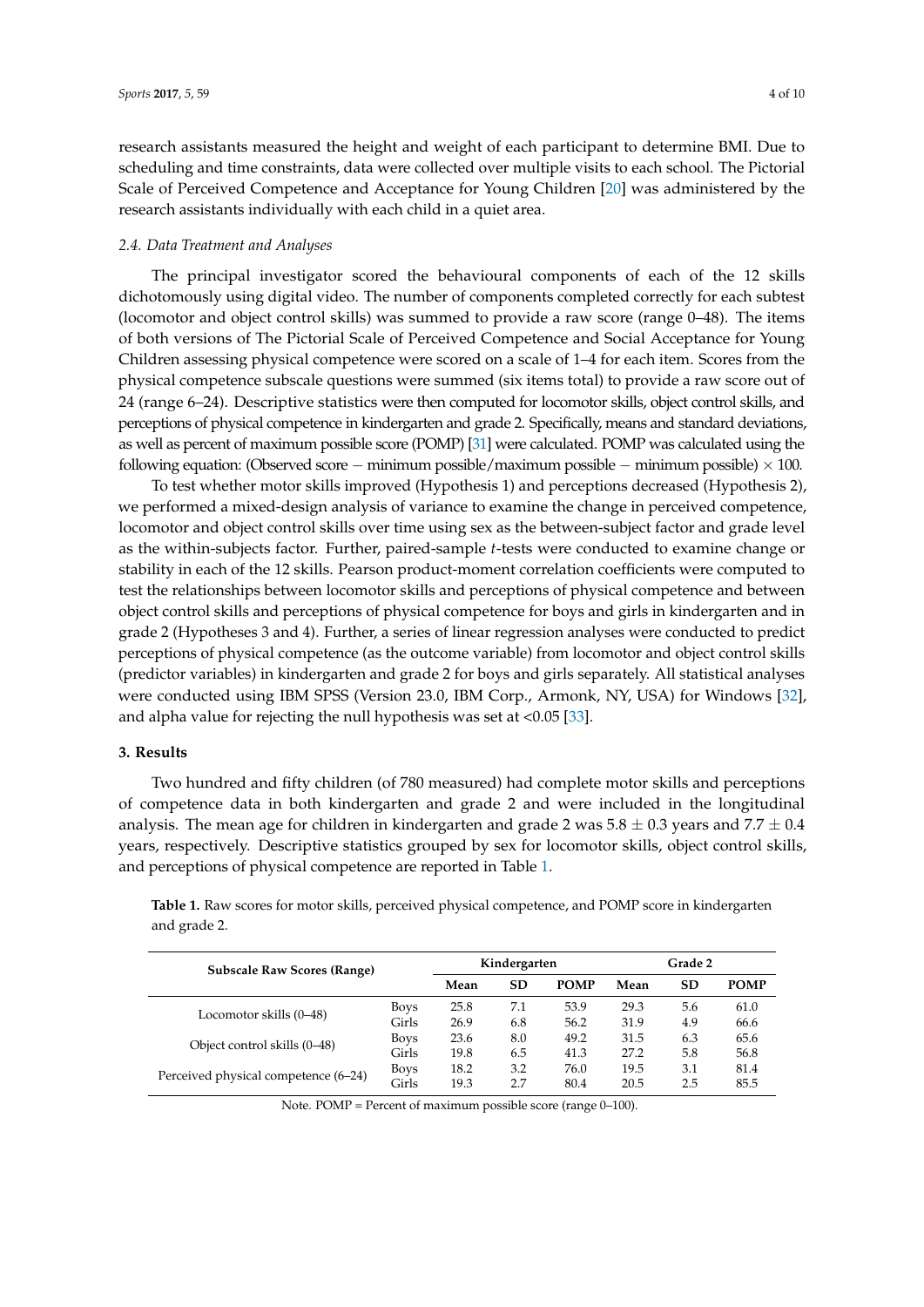The raw and POMP motor skill scores indicated that the children's skills in kindergarten were in the middle of the range of possible scores, but had increased to approximately 57% to 67% of the maximum possible by grade 2. Perceived physical competence scores were high in both grades.

The mixed analyses of variance revealed a significant improvement in object control skill raw scores from kindergarten to grade 2, Wilk's Lambda = 0.873, *F*(1, 248) = 36.129, *p* = < 0.001, ηp2 = 0.13 as well as a significant effect for sex  $F(1, 248) = 29.992$ ,  $p < 0.001$ ,  $np2 = 0.11$ . Boys had significantly higher object control skills compared to girls in both kindergarten and grade 2 (see Table [1\)](#page-3-0). There was no overall improvement in locomotor scores from kindergarten to grade 2; Wilk's Lambda = 0.994,  $F(1, 248) = 1.611$ ,  $p = 0.206$ ,  $np2 = 0.006$ . However, there was a significant effect for sex, revealing that girls had significantly higher locomotor skills compared to boys in both kindergarten and grade  $2 F(1, 248) = 8.806$ ,  $p = 0.003$ ,  $np2 = 0.04$ . There was also a significant increase overall in perceived physical competence from kindergarten to grade 2, as evidenced by a Wilk's Lambda of 0.983, *F*(1, 248)  $= 4.257$ ,  $p < 0.040$ ,  $np2 = 0.02$ . In addition, there was a significant effect of gender on perceived physical competence  $F(1, 248) = 11.369$ ,  $p = 0.001$ ,  $np2 = 0.044$ , revealing that girls had higher perceptions of physical competence than boys in both kindergarten and grade 2.

Change or stability of each of the 12 TGMD-2 skills is presented in Table [2.](#page-4-0) Across both the boys and the girls, there was significant improvement in seven out of the 12 skills (run, hop, leap, slide, strike, dribble, and catch) from kindergarten to grade 2.

Sex-based differences were evident, with catching and rolling improving among boys and not girls, and gallop, leap, and jumping improving among girls and not boys.

|              | Boys $(n = 124)$ |     |         |           |                  |              | Girls $(n = 126)$ |         |     |                  |  |
|--------------|------------------|-----|---------|-----------|------------------|--------------|-------------------|---------|-----|------------------|--|
| <b>Skill</b> | Kindergarten     |     | Grade 2 |           |                  | Kindergarten |                   | Grade 2 |     |                  |  |
|              | M                | SD  | M       | <b>SD</b> | $\boldsymbol{p}$ | M            | <b>SD</b>         | M       | SD  | $\boldsymbol{p}$ |  |
| Run          | 5.6              | 1.8 | 6.6     | 1.5       | $< 0.001$ **     | 5.3          | 1.9               | 6.7     | 1.2 | $< 0.001$ **     |  |
| Gallop       | 3.6              | 2.2 | 4.1     | 1.9       | 0.060            | 4.2          | 2.1               | 4.9     | 1.6 | $0.004*$         |  |
| Hop          | 4.7              | 1.9 | 5.5     | 1.7       | $< 0.001$ **     | 5.0          | 1.9               | 5.9     | 1.8 | $< 0.001$ **     |  |
| Leap         | 3.2              | 1.3 | 3.2     | 1.1       | 0.912            | 2.8          | 1.9               | 4.0     | 1.6 | $<0.001**$       |  |
| Jump         | 3.5              | 2.2 | 3.6     | 2.2       | 0.629            | 3.3          | 2.1               | 4.1     | 2.0 | $< 0.001$ **     |  |
| Slide        | 5.0              | 2.4 | 6.0     | 1.3       | $< 0.001$ **     | 5.3          | 2.3               | 6.1     | 1.3 | $< 0.001$ **     |  |
| Strike       | 6.4              | 2.0 | 7.1     | 1.6       | $< 0.001$ **     | 5.2          | 2.0               | 5.9     | 1.7 | $0.006*$         |  |
| Dribble      | 2.4              | 2.3 | 5.5     | 2.1       | $< 0.001$ **     | 2.2          | 2.1               | 4.6     | 1.9 | $< 0.001$ **     |  |
| Catch        | 3.2              | 1.5 | 4.0     | 1.4       | $<0.001$ **      | 3.1          | 1.5               | 4.2     | 1.4 | $< 0.001$ **     |  |
| Kick         | 5.1              | 1.6 | 6.2     | 1.1       | $< 0.001$ **     | 4.4          | 1.6               | 5.6     | 1.0 | $< 0.001$ **     |  |
| Throw        | 3.1              | 2.4 | 4.5     | 2.1       | $< 0.001$ **     | 1.8          | 1.3               | 1.9     | 1.3 | 0.895            |  |
| Roll         | 3.1              | 2.0 | 4.1     | 1.6       | $< 0.001$ **     | 3.7          | 1.3               | 3.9     | 1.1 | 0.238            |  |

<span id="page-4-0"></span>**Table 2.** Examining the differences of individual skills from the TGMD-2 using paired-sample *t*-test.

Note. \* *p* < 0.05, \*\* *p* < 0.001

In kindergarten, perceived physical competence and both locomotor skills and object control skills were significantly related for both girls and for boys (see Table [3\)](#page-5-0). In grade 2, significant relationships were found between perceived physical competence and locomotor skills for boys only; whereas significant correlations were found between perceived physical competence and object control skills were found for both.

Because there were significant differences between the boys' and girls' motor skills and perceptions of physical competence, separate linear regression analyses were calculated to predict perceptions of physical competence. After controlling for age in months and BMI, both the regression model for locomotor skills *F*(3, 123) = 3.047,  $p = 0.005$ ,  $R^2 = 0.101$  and for object control skills *F*(3, 123) = 4.243,  $p = 0.007$ ,  $R^2 = 0.097$  predicted girls' perceived competence in kindergarten. Similarly, both regression models for kindergarten boys were statistically significant: locomotor skills *F*(3, 121) = 3.047, *p* = 0.031,  $R^2 = 0.071$ ; and object control skills  $F(3, 121) = 4.887$ ,  $p = 0.003$ ,  $R^2 = 0.110$ . In grade 2, neither of the regression models were statistically significant for girls: locomotor skills *F*(3, 123) = 0.393, *p* = 0.759,  $R^2 = 0.011$ ; and object control skills *F*(3, 123) = 1.361, *p* = 0.259,  $R^2 = 0.036$ . For grade 2, however,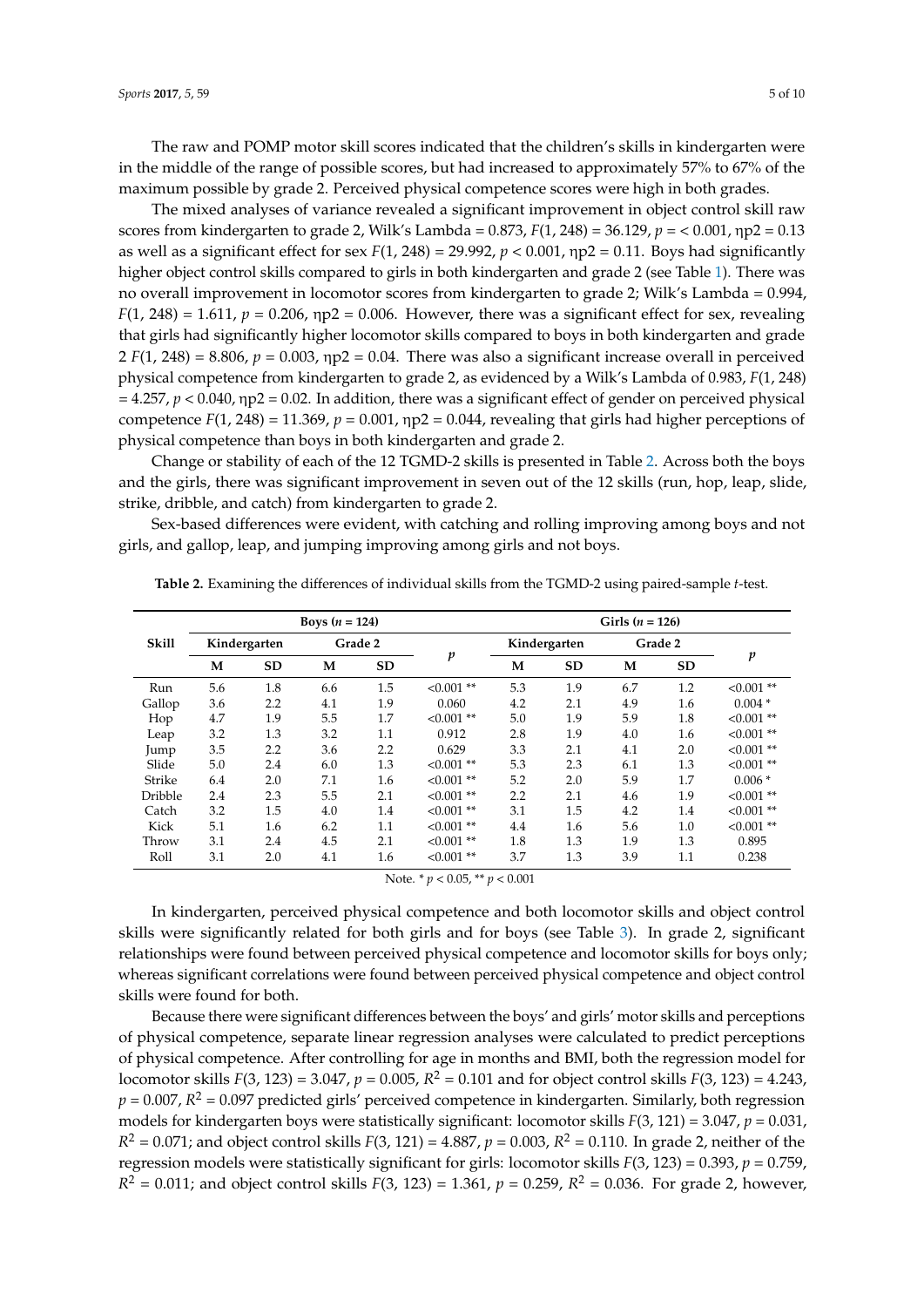locomotor skills *F*(3, 121) = 4.493, *p* = 0.005, *R* <sup>2</sup> = 0.112 and object control skills *F*(3, 121) = 8.424,  $p < 0.001$ ,  $R^2 = 0.191$  significantly predicted perceptions of physical competence.

To examine the generalizability of the findings of this study, we tested whether the 250 children in the longitudinal sample were representative of children not included in the longitudinal sample in both kindergarten ( $n = 137$ ) and grade 2 ( $n = 143$ ) from the same schools. Using independent *t*-tests, children's locomotor skills, object control skills, and perceptions of physical competence scores were compared. No significant differences were found between the two groups for locomotor raw scores *t*(386) = −0.417, *p* = 0.677, object control raw scores *t*(386) = 0.405, *p* = 0.685, or perceptions of physical competence *t*(386) = −0.613, *p* = 0.541 in kindergarten. Similarly, no significant differences were found between the two groups for locomotor raw scores *t*(391) = 1.587, *p* = 0.113, object control raw scores *t*(391) = 1.650, *p* = 0.653, or perceptions of physical competence *t*(391) = 0.457, *p* = 0.459 in grade 2. These findings suggest that the longitudinal sample was representative of the larger cross-sectional samples.

|                                           | <b>Perceived Physical Competence</b> |                        |                        |                   |  |  |  |  |
|-------------------------------------------|--------------------------------------|------------------------|------------------------|-------------------|--|--|--|--|
| <b>TGMD-2 Subtest</b>                     |                                      | Kindergarten           | Grade 2                |                   |  |  |  |  |
|                                           | <b>Boys</b>                          | Girls                  | <b>Boys</b>            | Girls             |  |  |  |  |
| Object control skills<br>Locomotor skills | $0.326*$<br>$0.271$ **               | $0.288**$<br>$0.255**$ | $0.450**$<br>$0.327**$ | $0.193*$<br>0.064 |  |  |  |  |

<span id="page-5-0"></span>**Table 3.** The relationship between motor skills and perceived physical competence.

Note. \* *p* < 0.05 and \*\* *p* < 0.001.

#### **4. Discussion**

Examining the relationship between perceived and actual motor skill proficiency as children transition from early to middle childhood provides important developmental information about how perceptions are forming and when they begin to become more accurate. We tested aspects of a developmental model conceptualized by Stodden and colleagues [\[15\]](#page-8-2): that the relationship between motor skill proficiency and perceptions of physical competence would strengthen as children transitioned from early to middle childhood. Further, we extended this thought by including gender as a factor affecting these relationships.

Consistent with the principle that motor development is cumulative [\[34](#page-8-22)[,35\]](#page-8-23), the children's locomotor and object control skills significantly improved from kindergarten to grade 2. The POMP scores showed that locomotor skills improved 7% for boys and 10% for girls, while object control skills improved by 15% and 14% for boys and girls, respectively. More detailed analyses of individual skills revealed that girls improved in all six locomotor skills and most object control skills, with the roll and throw being the exceptions (Table [2\)](#page-4-0). The boys also significantly improved in all six object control skills and demonstrated significant improvements in three of the six locomotor skills. The boys' gallop, leap, and jump did not change (Table [2\)](#page-4-0). These findings are consistent with previous research showing that boys perform better with object control skills [\[10](#page-7-8)[,12,](#page-8-0)[17](#page-8-12)[,18,](#page-8-13)[26](#page-8-14)[,27\]](#page-8-15); they also support studies showing that girls have more mature locomotor skills than boys of the same age [\[10,](#page-7-8)[12,](#page-8-0)[18\]](#page-8-13). The locomotor (gallop, leap, and jump) and object control skills (roll and throw) that did not improve in our study may reflect the types of activities children are engaging in and practicing. For example, both the boys and girls significantly improved their kicking and running, two predominant skills associated with soccer. In Canada, soccer is the most popular team sport for children and youth [\[36\]](#page-9-0). One in four respondents in a nationwide survey reported having at least one child living in the household playing soccer on a regular basis [\[37\]](#page-9-1), and more than 750,000 children in Canada are part of an organized soccer program [\[36\]](#page-9-0). The impact that experience and/or practice can have on motor skill proficiency is evident in Williams and colleagues' [\[38\]](#page-9-2) study on throwing patterns of boys and girls.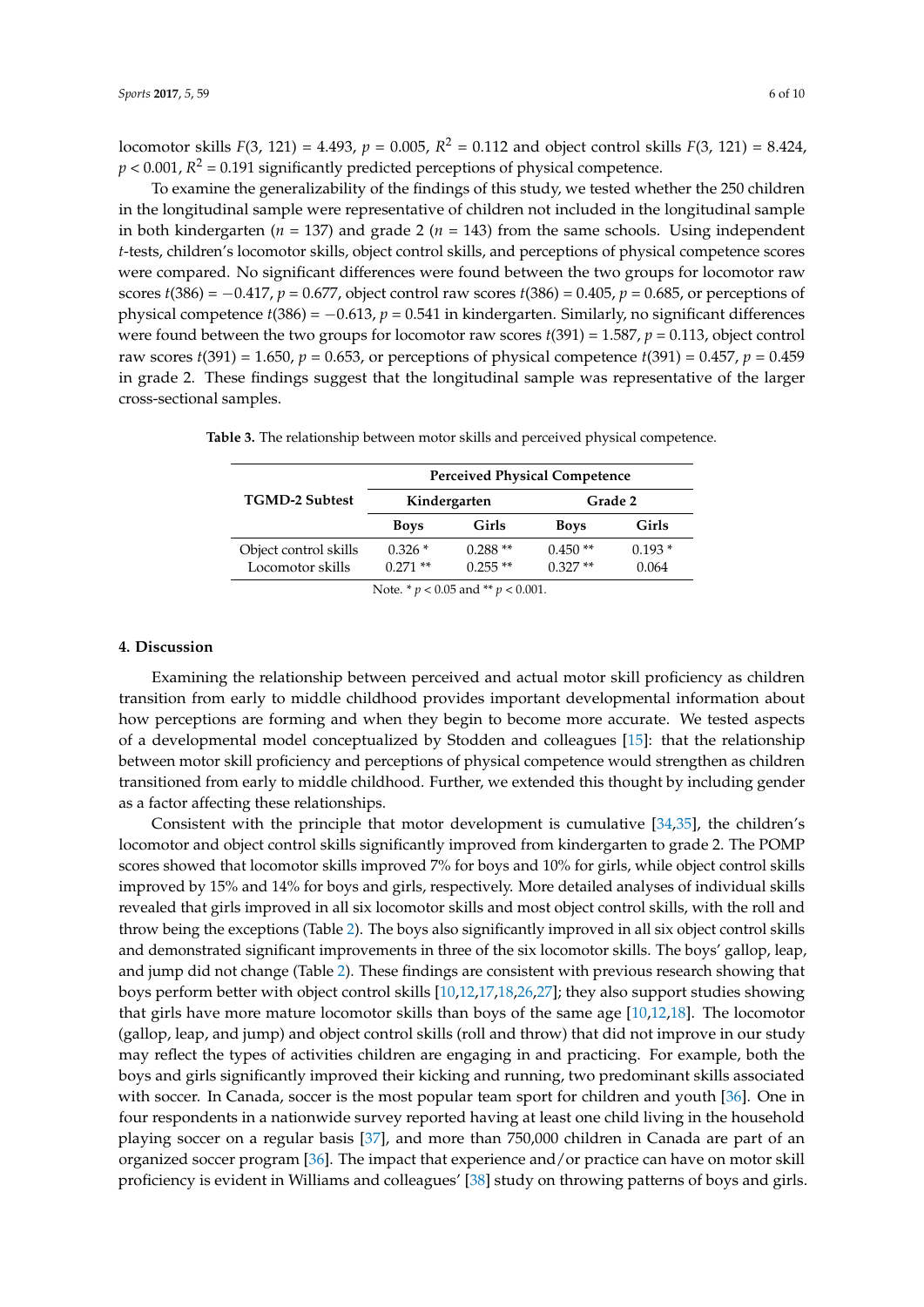enable participation.

These authors found that young boys and girls did not differ in throwing velocity when using their non-dominant hand. However, boys threw significantly harder than girls when using their dominant hand, which demonstrated that the large differences in throwing when children use their dominant hand could be attributed to practice [\[38\]](#page-9-2). Opportunities to engage in activities and play often conform to stereotypical gender norms, reflecting sociocultural influences and beliefs about how boys and girls should act [\[34\]](#page-8-22). There is some evidence to suggest that girls in the school district in this study play fewer team sports and participate in more dance than boys [\[39\]](#page-9-3); there is also evidence from the broader literature indicating that girls may play more of a spectator role in territory invasion activities such as soccer [\[40\]](#page-9-4). These participation patterns likely have an effect on the specific motor skills that boys and girls develop, and as Stodden et al. [\[15\]](#page-8-2) suggested, these motor skills are the tools that

Perceptions of physical competence raw scores were high in kindergarten and in grade 2, which support previous findings reporting higher levels of perceived physical competence in early childhood [\[1,](#page-7-0)[16,](#page-8-4)[18,](#page-8-13)[19\]](#page-8-5) and middle childhood [\[19\]](#page-8-5). Our second hypothesis was that perceptions of physical competence would decrease from kindergarten to grade 2. Although the change in perceived physical competence was statistically significant from kindergarten to grade 2, the effect size (ηp2 = 0.02) was small [\[41\]](#page-9-5), equating to an increase in perceived physical competence raw score of approximately one on a scale ranging from 6 to 24. Although the change was small, it was surprising that perceptions of physical competence increased, which is not consistent with developmental theory [\[13](#page-8-3)[–15\]](#page-8-2).

While it was expected that perceptions of physical competence would decrease from kindergarten to grade 2, we actually found that perceptions increased for boys and girls. Similarly, the children's fundamental motor skills significantly increased from kindergarten to grade 2. This is one of the very few studies to examine children's perceptions of physical competence during this transitional period of development. Spessato et al. [\[19\]](#page-8-5) found a modest significant relationship between perceptions and motor skill proficiency among 6-year-old children, and a similar strength relationship that was not significant among 7-year-old children. However, their sample was not stratified by sex. Our findings show that the relationships between fundamental motor skills and perceived physical competence were significant for both boys and girls in kindergarten, and became stronger for boys by grade 2. The strengthened relationship for boys may reflect a positive internalization of their increased proficiency. For girls however, the relationship weakened as they aged.

The girls' perceptions of physical competence increased, while the relationship with motor competence decreased. This suggests that factors other than the motor skills may be influencing the formation of girls' perceptions of physical competence. It is possible that the TGMD-2 did not capture a specific range of motor skills that influence girls' perceptions of competence. Previous studies have suggested that slightly older girls may discount their abilities and therefore have lower perceptions of physical competence [\[2](#page-7-1)[,42\]](#page-9-6). However, this is not the case in this study, where girls' perceptions of physical competence stayed high in grade 2 and were significantly higher than the boys. Data previously collected with grade 2 students in the same eight schools showed that girls participated in significantly more swimming, gymnastics, and formal and informal dance compared to boys [\[43\]](#page-9-7). The skills used for these types of activities are not well captured in the TGMD-2 and, therefore, the potential to see the relationship between motor skill proficiency and perceived physical competence is likely diminished.

A limitation of longitudinal research and the current study is the loss to follow-up through study withdrawal or other factors (e.g., switching schools). However, our comparisons of the cross-sectional and longitudinal samples did not reveal significant differences in any of the variables, which suggests that the longitudinal sample in this study was representative of the larger sample of kindergarten and grade 2 children. Another limitation of the study is that the survey used to assess perceived physical competence had few questions pertaining to specific object control skills (no questions in kindergarten and one question in grade 2). As a result, stronger relationships may have been established if the tool used in this study more closely reflected the motor skills tested. In the future, researchers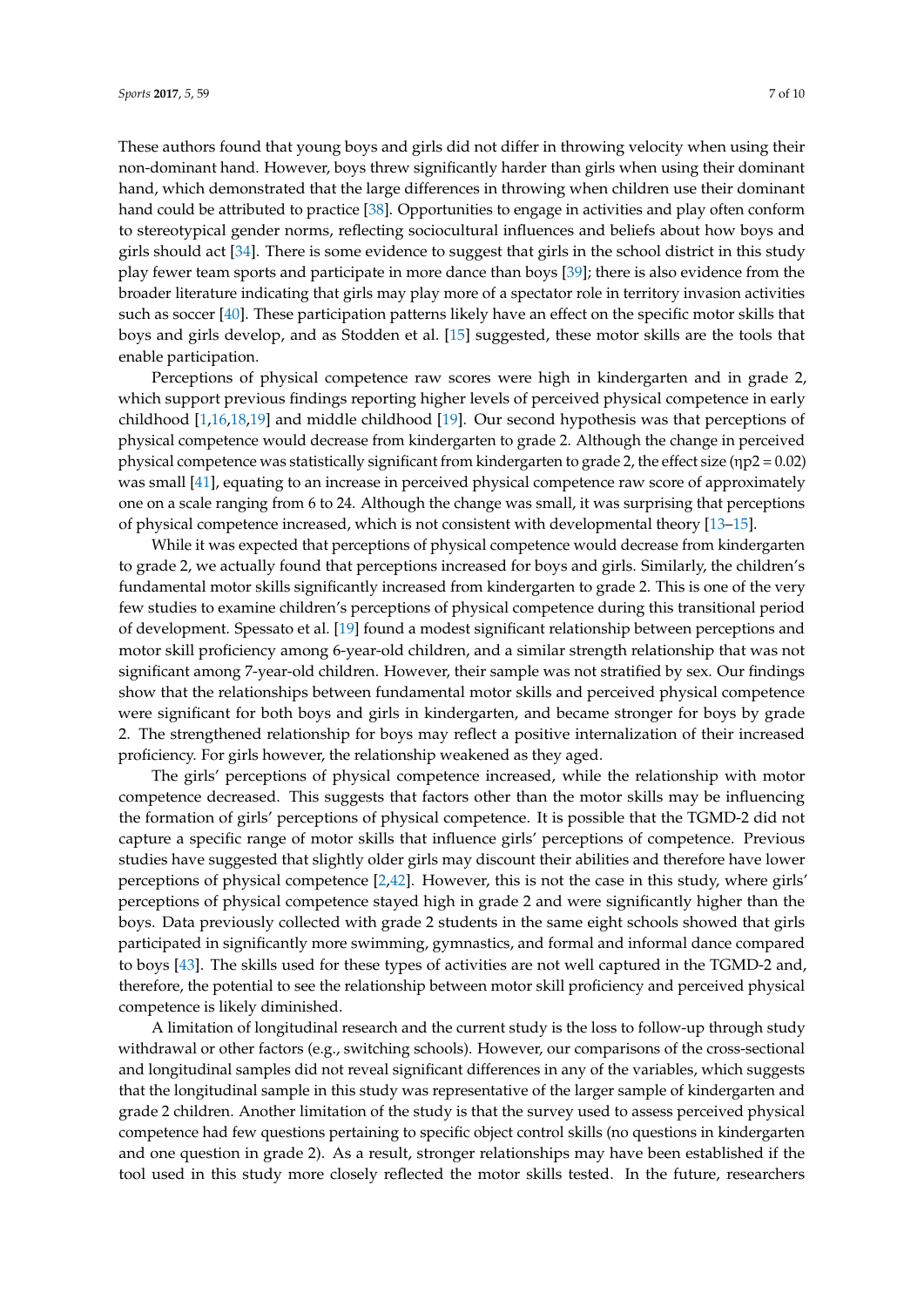may wish to also measure children's perceptions of their abilities in activities they participate in. Finally, the physical activity levels of children were not measured in this study, which may have impacted the relationship between motor competence and perceived physical competence, and should be taken into consideration when interpreting the findings.

### **5. Conclusions**

Children's perceptions of their physical competence are important in the development of the self and ultimately can encourage or discourage children and youth's participation in physical activities and sport [\[14,](#page-8-1)[44\]](#page-9-8). Our findings suggest that the change in the relationship between fundamental motor skill proficiency and perceived physical competence as children transition from early to the beginning of middle childhood is statistically different for boys and girls. With that, factors other than motor skills may be influencing girls' perceptions. Explanatory models may need to be altered to represent the influence of sex. Efforts need to be made to better understand what factors influence girls' perceived physical competence and what that means for the girls' cognitive, social, and physical development.

**Acknowledgments:** This research was supported by a Social Sciences and Humanities Research Council of Canada (SSHRC) Insight Development Grant #430-2012-0343. The University of Victoria Human Research Ethics Board and the school district granted approval for this study. Parents/guardians provided consent and children provided assent in the present study.

**Author Contributions:** Jeff R. Crane drafted the manuscript; and participated in the data collection, data analysis and interpretation. Patti-Jean Naylor contributed to the design of the study, participated data acquisition and reviewed the manuscript. John T. Foley participated in data analysis, and reviewed/revised the manuscript. Viviene A. Temple contributed to the conception and design of the study; participated in data acquisition; and was a significant manuscript writer. All authors read and approved the final manuscript.

**Conflicts of Interest:** The authors declare no conflict of interest.

## **References**

- <span id="page-7-0"></span>1. Crane, J.R.; Naylor, P.J.; Cook, R.; Temple, V.A. Do perceptions of competence mediate the relationship between fundamental motor skill proficiency and physical activity levels of children in kindergarten? *J. Phys. Act. Health* **2015**, *12*, 954–961. [\[CrossRef\]](http://dx.doi.org/10.1123/jpah.2013-0398) [\[PubMed\]](http://www.ncbi.nlm.nih.gov/pubmed/25155099)
- <span id="page-7-1"></span>2. Gibbons, S. Female student perceptions of grade 5 physical education. *Phys. Health Educ. J.* **2008**, *74*, 14–20.
- <span id="page-7-2"></span>3. Sallis, J.F.; Prochaska, J.J.; Taylor, W.C. A review of correlates of physical activity of children and adolescents. *Med. Sci. Sports Exerc.* **2000**, *32*, 963–975. [\[CrossRef\]](http://dx.doi.org/10.1097/00005768-200005000-00014) [\[PubMed\]](http://www.ncbi.nlm.nih.gov/pubmed/10795788)
- 4. Cairney, J.; Kwan, M.Y.W.; Velduizen, S.; Hay, J.; Bray, S.R.; Faught, B.E. Gender, perceived competence and the enjoyment of physical education in children: A longitudinal examination. *Int. J. Behav. Nutr. Phys. Act.* **2012**, *9*, 1–8. [\[CrossRef\]](http://dx.doi.org/10.1186/1479-5868-9-26) [\[PubMed\]](http://www.ncbi.nlm.nih.gov/pubmed/22394618)
- <span id="page-7-6"></span>5. Barnett, L.M.; Cliff, K.; Morgan, P.J.; van Beurden, E. Adolescents' perception of the relationship between movement skills, physical activty and sport. *Eur. Phys. Educ. Rev.* **2013**, *19*, 271–285. [\[CrossRef\]](http://dx.doi.org/10.1177/1356336X13486061)
- <span id="page-7-3"></span>6. Stuntz, C.P.; Weiss, M.R. Motivating children and adolescents to sustain a physically active lifestyle. *Am. J. Lifestyle Med.* **2010**, *4*, 433–434. [\[CrossRef\]](http://dx.doi.org/10.1177/1559827610368779)
- <span id="page-7-4"></span>7. Livesey, D.; Coleman, R.; Piek, J.P. Performance on the movement assessment battery for children by australian 3-to-5-year-old children. *Child Care Health Dev.* **2007**, *33*, 713–719. [\[CrossRef\]](http://dx.doi.org/10.1111/j.1365-2214.2007.00733.x) [\[PubMed\]](http://www.ncbi.nlm.nih.gov/pubmed/17944780)
- 8. Temple, V.A.; Foley, J.T. A peek at the developmental validity of the test of gross motor development-3. *J. Mot. Learn. Dev.* **2017**, *5*, 5–14, in press. [\[CrossRef\]](http://dx.doi.org/10.1123/jmld.2016-0005)
- <span id="page-7-7"></span>9. Ulrich, D.A. *Test of Gross Motor Development (TGMD-2)*, 2nd ed.; PRO-ED, Inc.: Austin, TX, USA, 2000.
- <span id="page-7-8"></span>10. Van Beurden, E.; Zask, A.; Barnett, L.M.; Dietrich, U.C. Fundamental movement skills—How do primary school children perform? The 'move it groove' program in rural australia. *J. Sci. Med. Sport* **2002**, *2002*, 244–252. [\[CrossRef\]](http://dx.doi.org/10.1016/S1440-2440(02)80010-X)
- <span id="page-7-5"></span>11. Westendorp, M.; Hartman, E.; Houwen, S.; Huligen, B.C.H.; Smith, J.; Visscher, C. A longitudinal study on gross motor development in children with learning disorders. *Res. Dev. Disabil.* **2014**, *35*, 357–363. [\[CrossRef\]](http://dx.doi.org/10.1016/j.ridd.2013.11.018) [\[PubMed\]](http://www.ncbi.nlm.nih.gov/pubmed/24333806)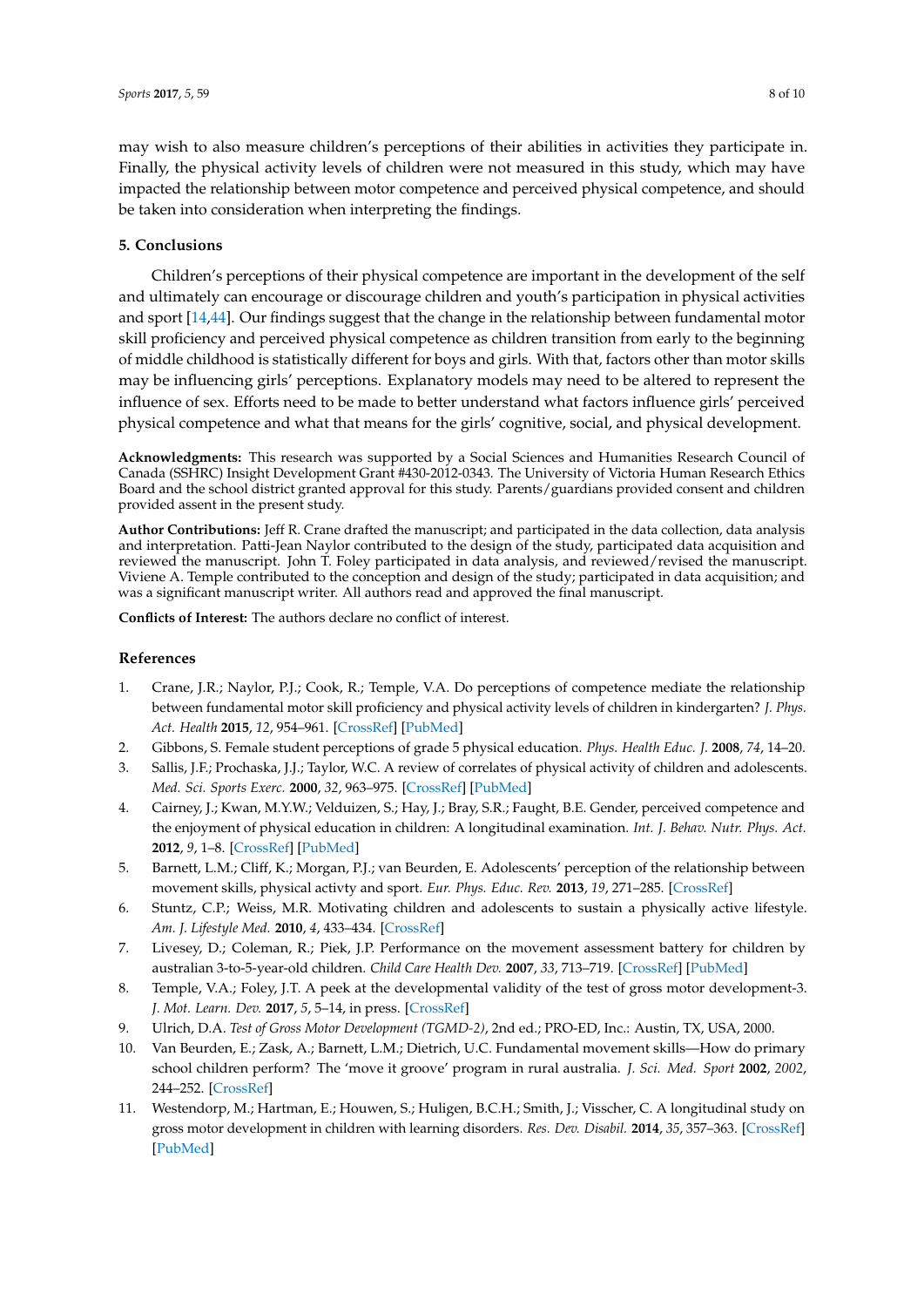- <span id="page-8-0"></span>12. Barnett, L.M.; Morgan, P.J.; van Beurden, E.; Beard, J.R. Perceived sports competence mediates the relationship between childhood motor skill proficiency and adolescent physical activity and fitness: A longitudinal assessment. *Int. J. Behav. Nutr. Phys. Act.* **2008**, *5*, 1–12. [\[CrossRef\]](http://dx.doi.org/10.1186/1479-5868-5-40) [\[PubMed\]](http://www.ncbi.nlm.nih.gov/pubmed/18687148)
- <span id="page-8-3"></span>13. Harter, S. *The Construction of the Self: Developmental and Sociocultural Foundations*, 2nd ed.; The Guilford Press: New York, NY, USA, 2012.
- <span id="page-8-1"></span>14. Stodden, D.F.; Goodway, J.D.; Langendorfer, S.J.; Roberton, M.A.; Rudisill, M.E.; Garcia, C.; Garcia, L.E. A developmental perspective on the role of motor skill competence in physical activity: An emergent relationship. *Quest* **2008**, *60*, 290–306. [\[CrossRef\]](http://dx.doi.org/10.1080/00336297.2008.10483582)
- <span id="page-8-2"></span>15. Horn, T. Developmental perspectives on self-perceptions in children and adolescents. In *Developmental Sport and Exercise Psychology: A Lifespan Perspective*; Weiss, M.R., Ed.; Fitness Information Technology: Morgantown, WV, USA, 2004; pp. 101–143.
- <span id="page-8-4"></span>16. Goodway, J.; Rudisill, M.E. Perceived physical competence and actual motor skill competence of african american preschool children. *Adapt. Phys. Act. Q.* **1997**, *14*, 314–326. [\[CrossRef\]](http://dx.doi.org/10.1123/apaq.14.4.314)
- <span id="page-8-12"></span>17. Robinson, L. The relationship between perceived physical competence and fundamental motor skills in preschool children. *Child Care Health Dev.* **2010**, *37*, 589–596. [\[CrossRef\]](http://dx.doi.org/10.1111/j.1365-2214.2010.01187.x) [\[PubMed\]](http://www.ncbi.nlm.nih.gov/pubmed/21143273)
- <span id="page-8-13"></span>18. LeGear, M.; Greyling, L.; Sloan, E.; Bell, R.I.; WIlliams, B.; Naylor, P.-J.; Temple, V.A. A window of opportunity? Motor skills and perceptions of competence of children in kindergarten. *Int. J. Behav. Nutr. Phys. Act.* **2012**, *9*, 29. [\[CrossRef\]](http://dx.doi.org/10.1186/1479-5868-9-29) [\[PubMed\]](http://www.ncbi.nlm.nih.gov/pubmed/22420534)
- <span id="page-8-5"></span>19. Spessato, B.C.; Gabbard, C.; Robinson, L.; Valentini, N.C. Body mass index, perceived and actual physical competence: The relationship among young children. *Child Care Health Dev.* **2012**, *39*, 845–850. [\[CrossRef\]](http://dx.doi.org/10.1111/cch.12014) [\[PubMed\]](http://www.ncbi.nlm.nih.gov/pubmed/23199334)
- <span id="page-8-6"></span>20. Harter, S.; Pike, R. The pictorial scale of perceived competence and social acceptance for young children. *Child Dev.* **1984**, *55*, 1969–1982. [\[CrossRef\]](http://dx.doi.org/10.2307/1129772) [\[PubMed\]](http://www.ncbi.nlm.nih.gov/pubmed/6525886)
- <span id="page-8-7"></span>21. Yu, J.; Sit, C.H.P.; Capio, C.M.; Burnett, A.; Ha, A.S.C.; Huang, W.Y.J. Fundamental movement skills proficiency in children with development coordination disorder: Does physical self-concept matter? *Disabil. Rehabil.* **2016**, *38*, 45–51. [\[CrossRef\]](http://dx.doi.org/10.3109/09638288.2015.1014067) [\[PubMed\]](http://www.ncbi.nlm.nih.gov/pubmed/25698377)
- <span id="page-8-8"></span>22. Kipp, L.E.; Weiss, M.R. Physical activity and self-perceptions among children and adolescents. In *Routledge Handbook of Physical Activity and Mental Health*; Ginis, K.A.M., Ed.; Routledge: New York, NY, USA, 2013.
- <span id="page-8-9"></span>23. McKiddle, B.; Maynard, I.W. Perceived competence of schoolchildren in physical education. *J. Teach. Phys. Educ.* **1997**, *16*, 324–339. [\[CrossRef\]](http://dx.doi.org/10.1123/jtpe.16.3.324)
- <span id="page-8-10"></span>24. Horn, T.; Hasbrook, C.A. Psychological characteristics and the criteria children use for self-evaluation. *J. Sport Psychol.* **1987**, *9*, 208–221. [\[CrossRef\]](http://dx.doi.org/10.1123/jsp.9.3.208)
- <span id="page-8-11"></span>25. Barnett, L.; Salmon, J.; Hesketh, K. More active pre-school children have better motor competence at school starting age: An observational cohort study. *BMC Public Health* **2016**, *16*. [\[CrossRef\]](http://dx.doi.org/10.1186/s12889-016-3742-1) [\[PubMed\]](http://www.ncbi.nlm.nih.gov/pubmed/27724941)
- <span id="page-8-14"></span>26. Wrotniak, B.H.; Epstein, L.H.; Dorn, J.M.; Jones, K.E.; Kondilis, V.A. The relationship between motor proficiency and physical activity in children. *Pediatrics* **2006**, *118*, e1758–e1765. [\[CrossRef\]](http://dx.doi.org/10.1542/peds.2006-0742) [\[PubMed\]](http://www.ncbi.nlm.nih.gov/pubmed/17142498)
- <span id="page-8-15"></span>27. McKenzie, T.L.; Sallis, J.F.; Broyles, S.L. Childhood movement skills: Predictors of physical activity in anglo-and mexican-american adolescents? *Res. Q. Exerc. Sport* **2002**, *23*, 238–244. [\[CrossRef\]](http://dx.doi.org/10.1080/02701367.2002.10609017) [\[PubMed\]](http://www.ncbi.nlm.nih.gov/pubmed/12230330)
- <span id="page-8-16"></span>28. Hume, C.; Okely, A.D.; Bagley, S.; Telford, A.; Booth, M.; Crawford, D.; Salmon, J. Does weight status influence associations between children's fundamental motor skills and physical activity? *Res. Q. Exerc. Sport* **2008**, *79*, 158–165. [\[CrossRef\]](http://dx.doi.org/10.1080/02701367.2008.10599479) [\[PubMed\]](http://www.ncbi.nlm.nih.gov/pubmed/18664040)
- <span id="page-8-17"></span>29. Harter, S.; Pike, R. *The Pictorial Scale of Perceived Competence and Acceptance for Young Children*; Version 1; University of Denver (Colorado Seminary): Denver, CO, USA, 1980.
- <span id="page-8-18"></span>30. Harter, S.; Pike, R. *The Pictorial Scale of Perceived Competence and Acceptance for Young Children*; Version 2; University of Denver (Colorado Seminary): Denver, CO, USA, 1981.
- <span id="page-8-19"></span>31. Cohen, P.; Cohen, J.; Aiken, L.S.; West, S.G. The problem of units and the circumstance for pomp. *Multivar. Behav. Res.* **1999**, *34*, 315–346. [\[CrossRef\]](http://dx.doi.org/10.1207/S15327906MBR3403_2)
- <span id="page-8-20"></span>32. IBM Corp. *IBM SPSS Statistics for Windows*, version 23.0; IBM Corp: Armonk, NY, USA, 2015.
- <span id="page-8-21"></span>33. Fisher, R.A. *Statistical Methods and Scientific Inference*; Hafner: New York, NY, USA, 1956.
- <span id="page-8-22"></span>34. Gabbard, C.P. *Lifelong Motor Development*, 6th ed.; Pearson Higher Education: San Francisco, CA, USA, 2012.
- <span id="page-8-23"></span>35. Lerner, R.M.; Agans, J.P.; DeSouza, L.M.; Gasca, S. Describing, explaining, and optimizing within-individual change across the life span: A relational developmental systems perspective. *Rev. Gen. Psychol.* **2013**, *17*, 179–183. [\[CrossRef\]](http://dx.doi.org/10.1037/a0032931)